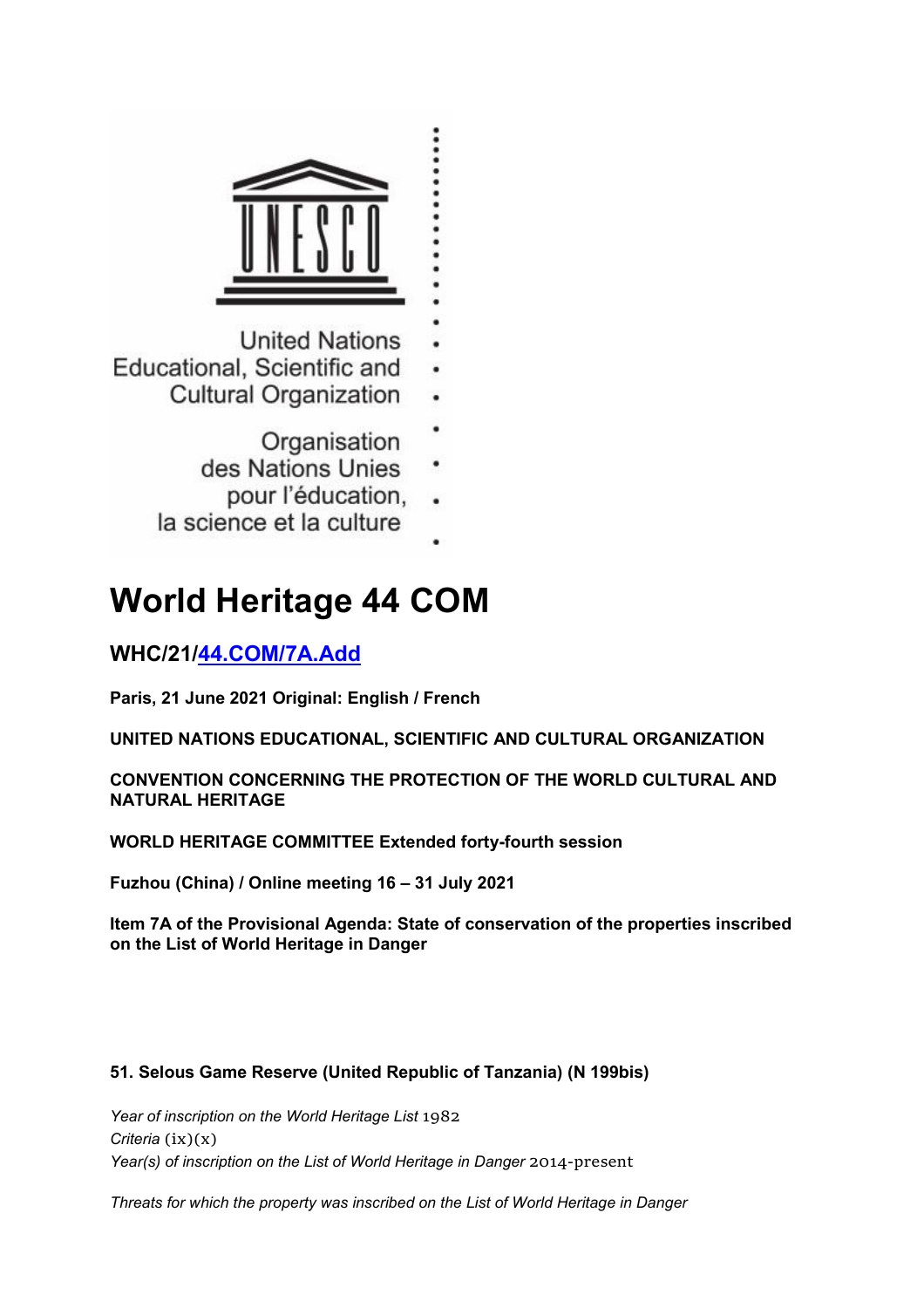2014: Poaching and the ensuing dramatic declines in elephant populations, and the effects thereof on the ecosystem. In 2018 the impacts of the proposed Stiegler's Gorge hydropower dam (referred in the latest State Party report as the Julius Nyerere Hydropower Project (JNHPP)) were added to the justification for Danger Listing.

*Desired state of conservation for the removal of the property from the List of World Heritage in Danger*

A draft DSOCR was developed but not finalized before the justification for Danger listing was amended to include the impacts of the JNHPP.

#### *Corrective measures identified*

A draft action plan with corrective measures was developed but not submitted by the State Party before the justification for Danger listing was amended to include the impacts of the JNHPP.

State of conservation of the properties WHC/21/44.COM/7A.Add, p. 63 inscribed on the List of World Heritage in Danger

*Timeframe for the implementation of the corrective measures*

Not yet identified *Previous Committee Decisions* see page http://whc.unesco.org/en/list/199/documents/

#### *International Assistance*

Requests approved: 3 (from 1984-1999) Total amount approved: USD 67,980 For details, see page http://whc.unesco.org/en/list/199/assistance/

#### *UNESCO Extra-budgetary Funds*

N/A

#### *Previous monitoring missions*

June 2007, November 2008 and December 2013: Joint World Heritage Centre/IUCN Reactive Monitoring missions. February 2017: IUCN Reactive Monitoring mission

*Factors affecting the property identified in previous reports*

- Significant decline of wildlife populations due to poaching
- Insufficient funding and interruption of the retention scheme
- Management challenges of trophy hunting
- Changes in legislation in 2009 permitting hydrocarbon and uranium prospecting and extraction

inside game reserves

Excision of land from the property to accommodate a uranium mine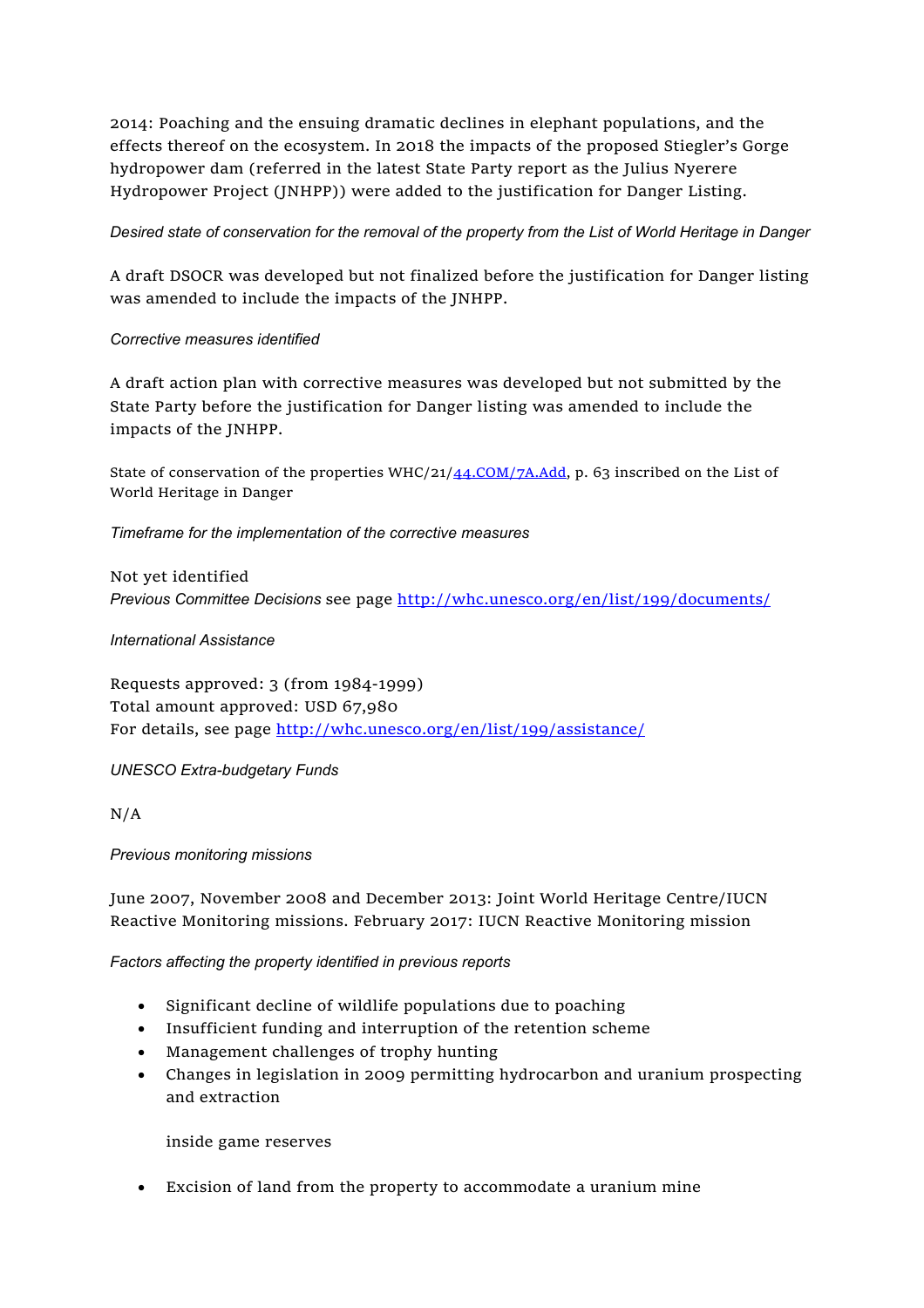- Operationalizing the uranium mining project and consideration of in situ leaching by the developer
- Lack of disaster preparedness and water monitoring related to the uranium mine
- Inadequate tourism management and development
- Decision to construct and subsequent construction of the Julius Nyerere Hydropower Project

(JNHPP) and its associated infrastructure without adequate impact assessment

- Logging within the reservoir area
- Proposed Kidunda Dam development without adequate impact assessment
- Other potential infrastructure developmentsNeed for buffer zone
- Need for increased involvement of local communities
- Alien invasive species

*Illustrative material* see page http://whc.unesco.org/en/list/199/ *Current conservation issues*

On 30 January 2020, the State Party submitted a report on the state of conservation of the property, available at http://whc.unesco.org/en/list/199/documents/, with the following information:

- The State Party recalled its prior notifications at the time of inscription in 1982 and in 2016 that it intends to pursue the development of the Julius Nyerere Hydropower Project (JNHPP), formerly known as the Rufiji Hydropower Project (RHPP);
- The Environmental Impact Assessment (EIA) and the Strategic Environmental Assessment (SEA) of the JNHPP will be revised to take into account the independent reviews commissioned by IUCN;
- The vegetation (Miombo woodland) of the future dam's reservoir area, which is expected to cover a maximum surface area of 125,000 ha, will be cleared. According to the State Party this will result in minor disturbances to the ecological processes and wilderness values but will not significantly impact the ecosystem;
- The State Party did not invite the Reactive Monitoring mission requested by the Committee in its Decision **42 COM 7A.56** (2018) pending "logistical arrangements";
- The proposed Kidunda Dam will inundate 400 to 600 ha of the property. The EIA is under revision;
- Consultation continues for studies on the hydrological regime and a specific assessment of

potential downstream impacts on the property's Outstanding Universal Value (OUV) of the Kito-1

State of conservation of the properties WHC/21/44.COM/7A.Add, p. 64 inscribed on the List of World Heritage in Danger oil and gas exploration project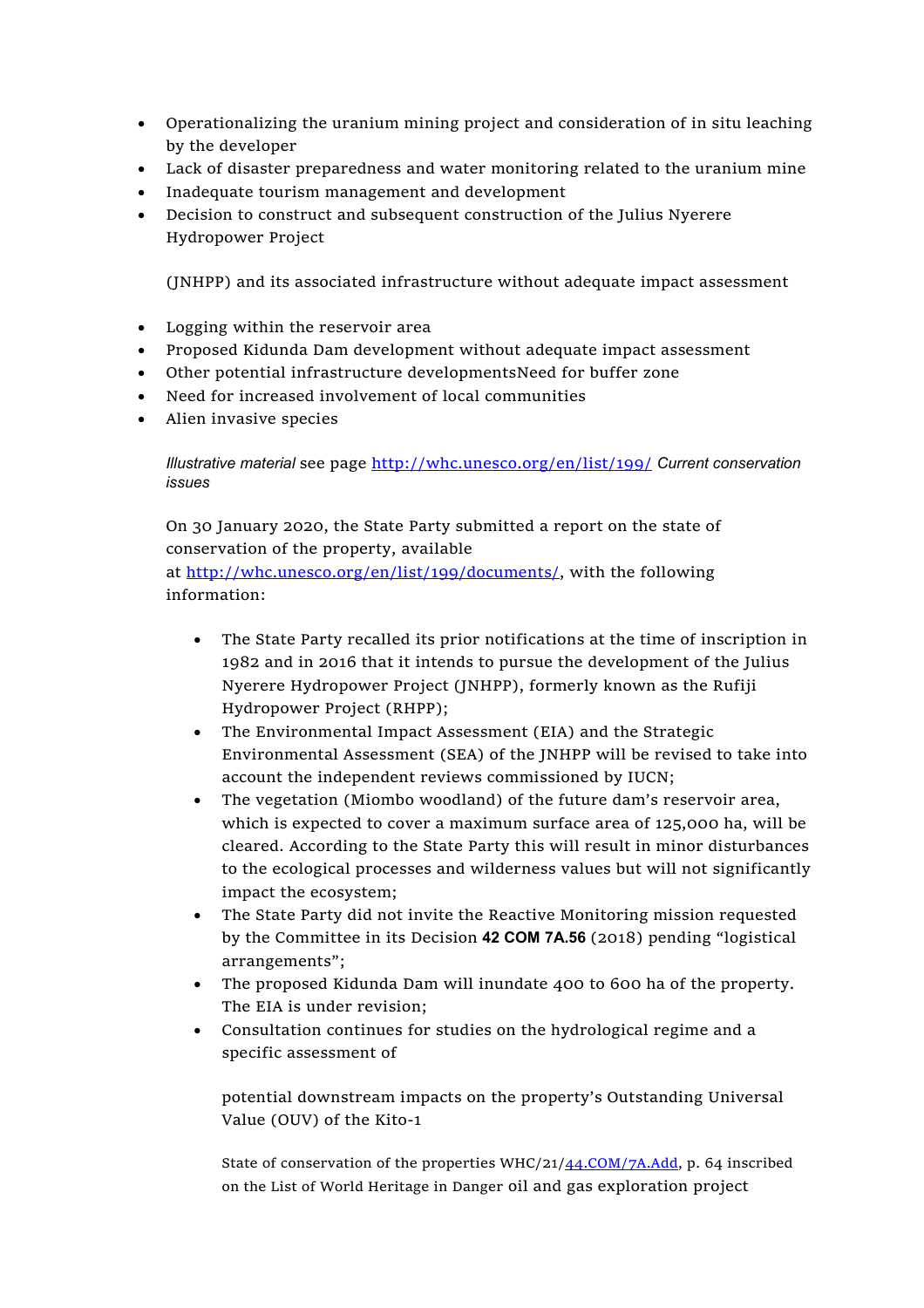proposed within the Kilombero Valley Ramsar site adjacent to the property;

• Poaching in and around the property has been controlled but the results of the 2018 aerial wildlife survey are not yet available.

In response to the World Heritage Centre's letter of 6 August 2019, the State Party confirmed on 9 August 2019 its decision to split the property into two protected areas (Nyerere National Park and Selous Game Reserve), noting that further details will be provided at a later stage. No information has been provided on this issue from the State Party since 2019.

Following receipt of the revised SEA of the JNHPP on 21 May 2019, IUCN commissioned an independent technical review of the SEA (available at https://portals.iucn.org/library/node/48718), which was sent to the State Party on 14 November 2019.

In February 2020, the State Party released the official 2018 wildlife census report. Although the report was not transmitted to the World Heritage Centre, it is publicly available on the website of the Tanzania Wildlife Research Institute (TAWIRI) (see http://tawiri.or.tz/wp-content/uploads/2020/02/Selous-Mikumi- 2018-Final.pdf).

The World Heritage Centre sent letters on 23 September 2019 and 15 January 2020, which reiterated the repeated request of the Committee to the State Party to invite the Reactive Monitoring mission to assess the impacts of the on-going major construction of JNHPP. On 6 February 2020, the State Party responded it was still not ready to invite the mission as it needed more time to finalize the revisions of the EIA and the SEA of the JNHPP and to set the boundaries of the proposed new protected areas replacing the earlier Selous Game Reserve, as inscribed on the World Heritage List. On 20 April 2020, the State Party sent a further letter to the Director-General of UNESCO, submitting a document entitled "Correct record and information on JNHPP in Tanzania", which provides historic background on the project and reasserts the information included in the State Party report that the hydropower project was mentioned at the time of inscription. No further updates were provided by the State Party on the advancement of the work on the JNHPP since then. At the time of writing of the report, the State Party has still not invited the Reactive monitoring mission.

#### *Analysis and Conclusions of the World Heritage Centre and IUCN*

Selous Game Reserve was inscribed on the World Heritage List under criteria (ix) and (x) for its large wilderness, including relatively undisturbed ecological and biological processes, including the globally significant Miombo forest habitat, the dynamic river ecosystem of the Rufiji River, and the presence of globally significant populations of wildlife, especially large mammals including elephant and black rhino.

In 2014, the Committee inscribed the property on the List of World Heritage in Danger due to the dramatic decline in elephant population as a result of intense poaching. In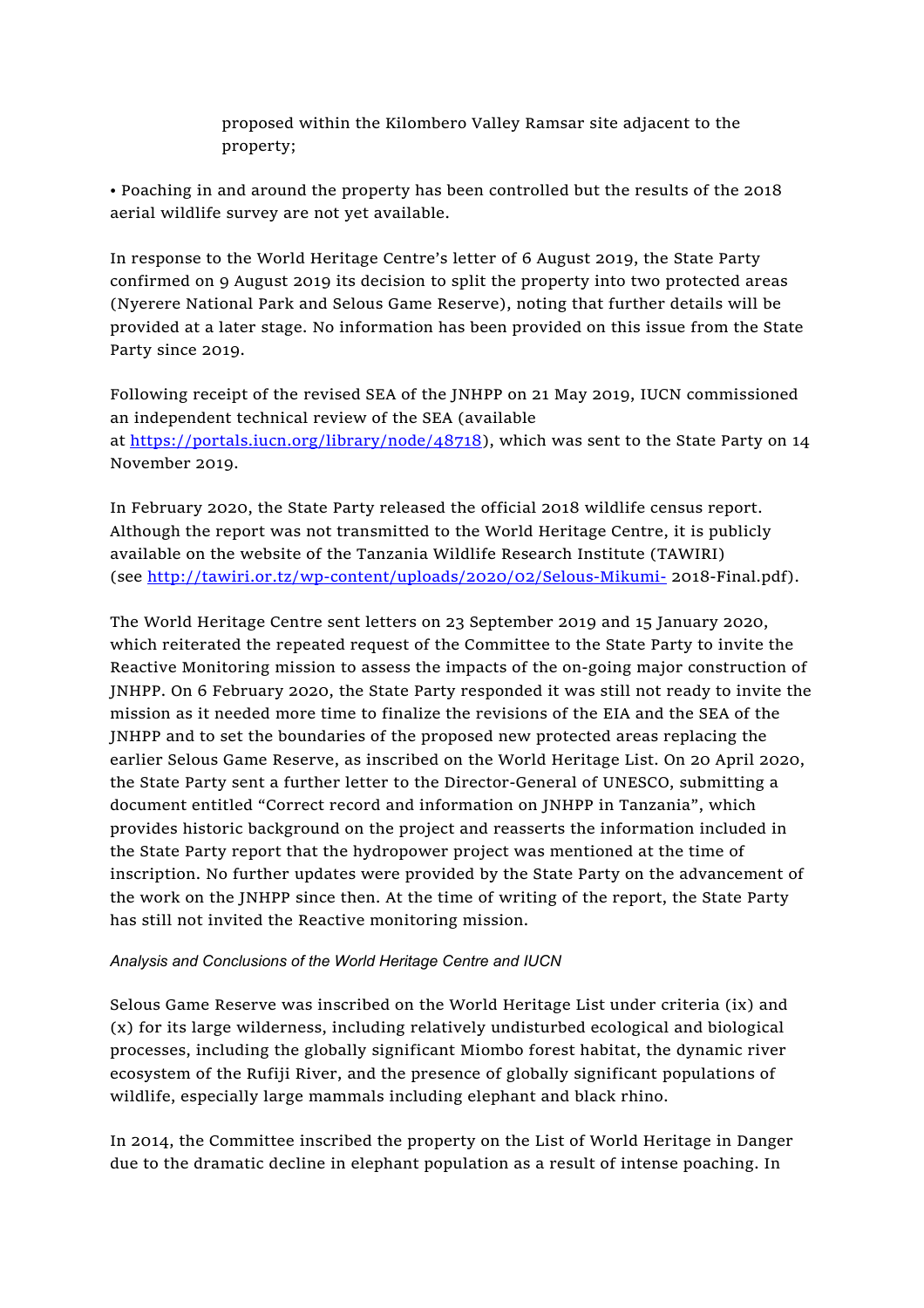2018, the Committee added to the justification for the Danger List, the tendering of large-scale logging rights inside the property for JNHPP (formerly RHPP).

It is of the utmost concern that public statements by Government officials quoted in the press report that works on the JNHPP have reached 48% completion (as of 15 April 2021) and will be fully completed by 2022. This current situation is despite the Committee's repeated expressions of utmost concern regarding the likely irreversible damage of JNHPP on the OUV of the property, and its request to the State Party to halt all activities (Decision **43 COM 7A.16**), as well as the Committee's unequivocally established position that the construction of dams with large reservoirs within the boundaries of properties is incompatible with their World Heritage status (Decision **40 COM 7**). Furthermore, it is also done despite the State Party's own commitment to not undertake any development activities in the property without the Committee's approval (Decision **36 COM 8B.43**).

JNHPP will involve the construction of a 130 m-high dam on the Rufiji River, a reservoir 12.5 km wide and 100 km long, inundating an area of 125,000 ha; a power plant; transmission lines; workers camp and access roads and transmission infrastructure inside the property. Publicly available information, including promotional video footages by the Government-owned Tanzania Electric Supply Company Limited (TANESCO) and associated construction companies confirm the advancement of the large- scale construction work inside the property (videos available at

#### https://www.youtube.com/watch?v=MRx6a284MB4

https://www.youtube.com/watch?v=Pf2Ifutfnu0). These sources explicitly demonstrate the completion of a 703 m long river diversion tunnel, construction of river closure coffer dams, the diversion of the river from its natural riverbed and the on-going work on the elevation of the dam wall. The basis for the main

State of conservation of the properties WHC/21/44.COM/7A.Add, p. 65 inscribed on the List of World Heritage in Danger and dam has been excavated and four saddle dams of a total length of 18.2 km are under construction. Roads and bridges have been installed. Crushing and batching plans, camps, offices and worker villages have also been constructed, creating an industrial area in the middle of the property. The area where the powerhouse is being constructed has been excavated with explosives and heavy equipment. Available time series of satellite images also clearly show the extent of the construction site and the massive alterations in the natural vegetation and landscape that have already taken place. The above- mentioned documentation by TANESCO reports that the main dam wall construction is expected to be finalized by November 2021, at which time the filling of the reservoir will start. From the available data, it seems clear that the project has reached a very advanced stage, which would now be extremely difficult to reverse.

It is important to stress that the impact of JNHPP on the Rufiji River, Tanzania's largest river, will far exceed the physical footprint of the project. Decades of well-documented evidence from comparable large-scale dam projects indicates the clear likelihood of substantial hydrological, morphological, chemical, biological, ecological and limnological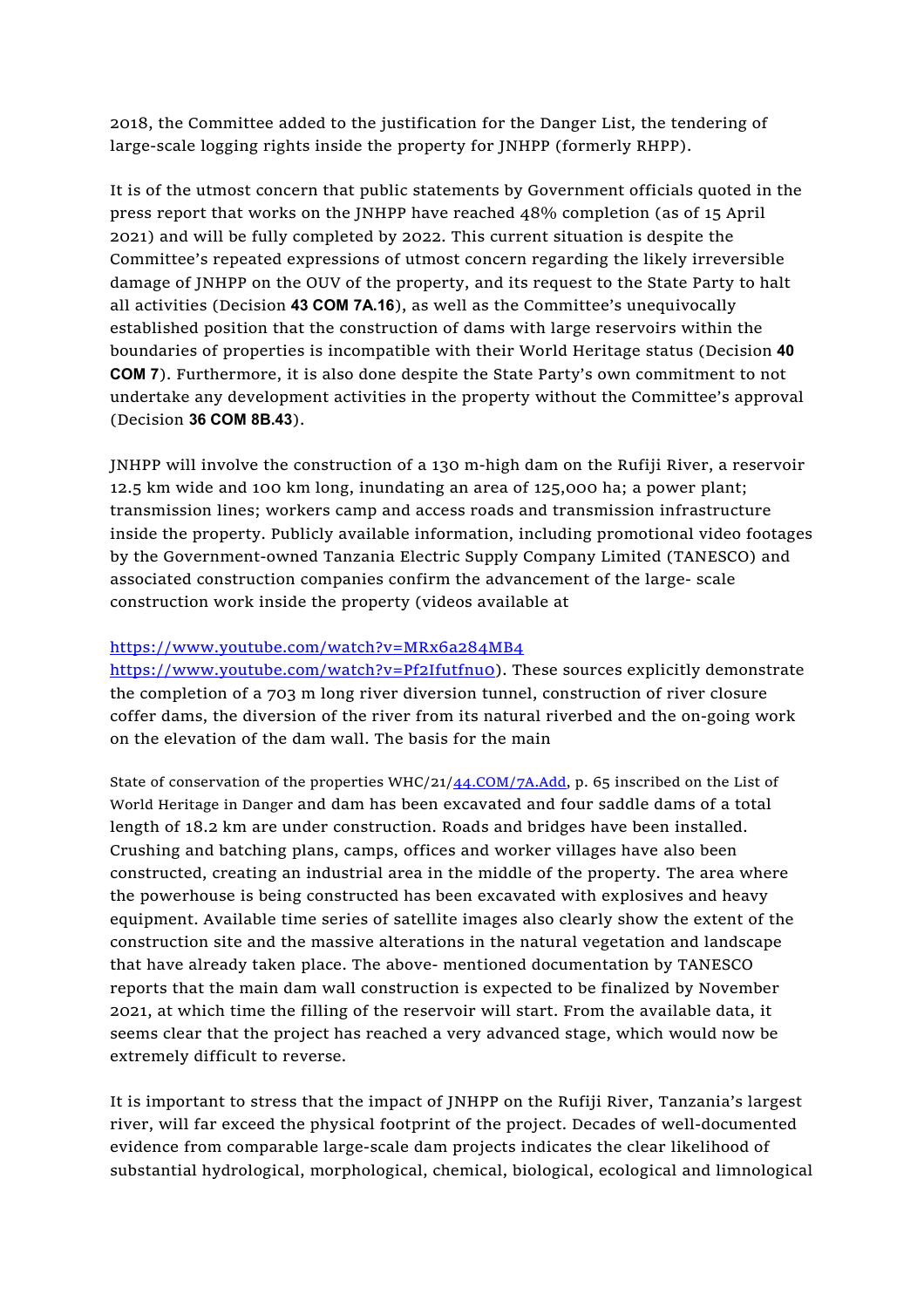changes across the entire downstream floodplain over enormous distances all the way to the Rufiji River delta.

The independent technical reviews of the EIA and SEA of JNHPP, commissioned by IUCN, concluded significant technical and procedural shortfalls. The proposal by the State Party to revise the assessments to take into consideration the findings of the independent reviews now serves no apparent purpose, as the EIA/SEA can no longer inform decision-making at this advanced stage of the development.

The State Party has not provided further information to the World Heritage Centre and has not invited the overdue Reactive Monitoring mission. Had this mission been implemented after it was initially requested in 2018 (Decision **42 COM 7A.56)**, it may have provided an opportunity for a first-hand assessment of these impacts and an indepth dialogue before the project became irreversible. Based on the above mentioned information including past missions to the property, the World Heritage Centre and IUCN conclude that there is no doubt that the values that provide the basis of recognition under criterion (ix) have already been irreversibly damaged, and that the integrity of the property has been lost. Large-scale deforestation and the removal of vegetation has already taken place, and more loss is foreseen as soon as the filling of the reservoir starts. With the river diversion in place, the river system has now been altered and once the dam is in place this is anticipated to result in many downstream impacts beyond the physical footprint of the dam project. The downstream floodplain ecosystem, which sustained the world-famous aggregations of wildlife in the northern part of the property, will be irreversibly altered. The dam will alter the seasonal variation in the river flow and will affect water chemistry, turbidity, sediment loads, temperature and the complex interface with all riparian systems. Moreover, much more infrastructure will be needed to complete the project, including roads and transmission lines. JNHPP has therefore irreversibly affected the exceptionally intact character of the property and the intact ecological and biological processes of the Rufiji River that are a central basis of its OUV. Additional planned and existing projects such as the Mkuju uranium mine, the Kidunda Dam, the Kito-1 oil and gas exploration project, planned road projects, potential additional uranium and other mining projects for which prospection and mining licenses have been attributed inside the property as well as overlapping oil exploration blocks will further affect the ecological integrity of the property and the larger Selous ecosystem.

The exceptional biodiversity values which justified criterion (x) have already been severely affected by poaching. The results of the recently published 2018 aerial survey show that while the catastrophic decline appears to have been halted, elephant populations have unexpectedly not started recovering, strongly indicating that poaching has likely remained a problem. The population of black rhino, estimated at more than 2,000 at the time of inscription, is likely to be extinct or no longer viable. If there are remaining individuals, they have likely survived in the dense woodlands, including those which will be flooded by the dam. The creation of the large reservoir area, the loss of a large area of dense forest vegetation and the permanent alterations to the floodplain system will all have significant impacts on the biodiversity and wildlife populations, already heavily impacted by poaching over the last decade.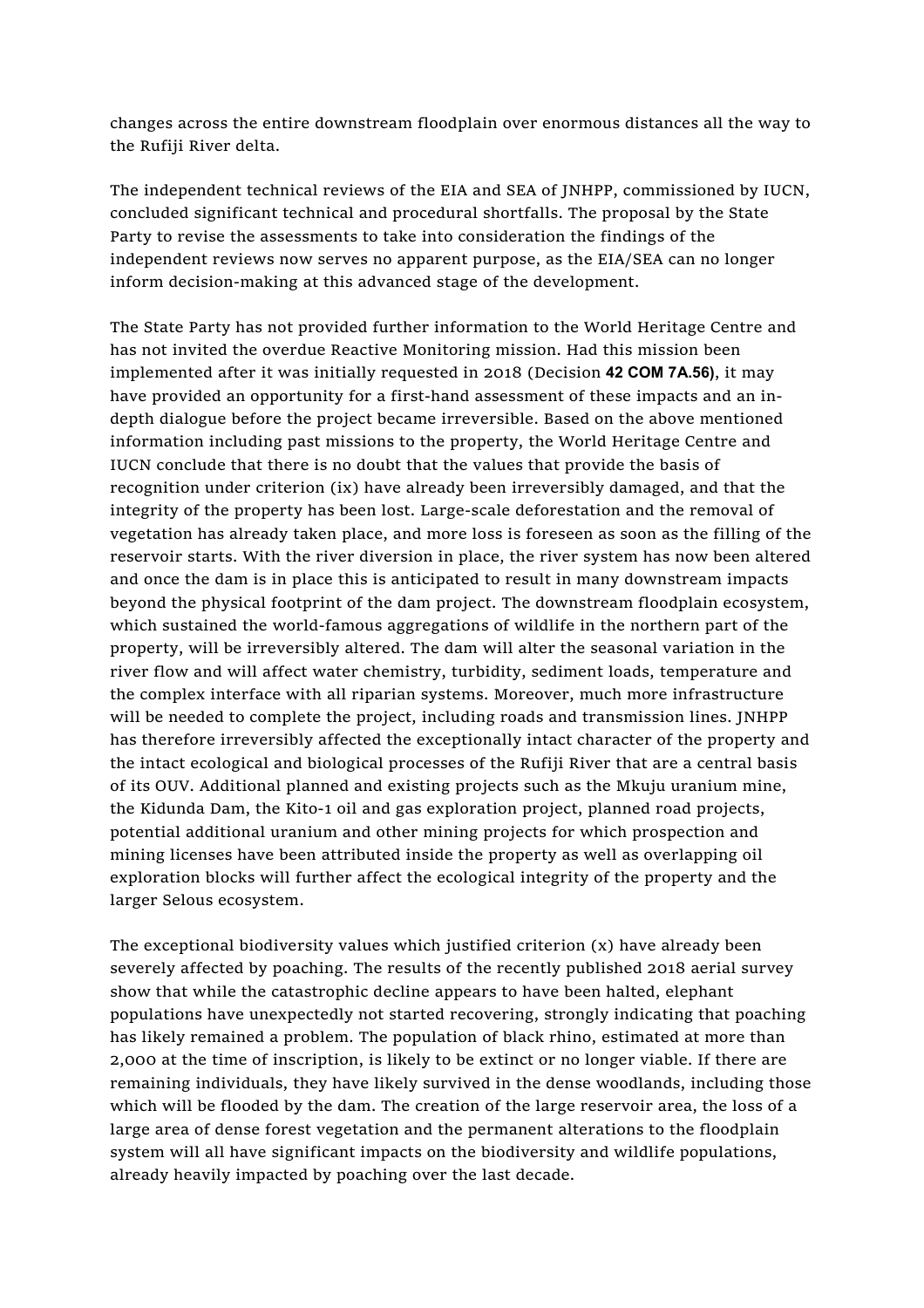It is therefore concluded that irreversible damage to the OUV of the property has already been caused through the loss of values and integrity under criterion (ix), and there continues to be significant threat to the remaining values under criterion  $(x)$ , which is anticipated to be further impacted as a result of JNHPP. Consequently, in view of the permanent loss of the attributes that are the basis of the OUV of the property, the conditions for deleting the property from the World Heritage List, in accordance with Paragraph 192 of the Operational Guidelines, are now met. **It is therefore recommended that the Committee delete the Selous Game Reserve from the World Heritage List.**

State of conservation of the properties WHC/21/ $44$ , COM/7A, Add, p. 66 inscribed on the List of World Heritage in Danger

In the State Party document entitled "Correct record and information on JNHPP in Tanzania", the State Party incorrectly states that the World Heritage Centre did not respond to the State Party's notification on its decision to move ahead with JNHPP on 5 July 2017. The World Heritage Centre's reply on 8 August 2017 recalled Decision **41 COM 7A.17,** in which the World Heritage Committee "*strongly urge[d] the State Party to conduct a comprehensive ESIA/HIA for this project before deciding to proceed with the construction of the project and submit [the ESIA/HIA] to the World Heritage Centre for review*". The correspondence that ensued is recorded in the 2018 and 2019 reports to the World Heritage Committee (Documents WHC/18/ $42$ .COM/7A.Add and WHC/19/ $43$ .COM/7A.Add.2). The document of 20 April 2020 also recalls historical information including from the time of inscription, but does not take account of the Committee's utmost concerns raised over the recent decade regarding the JNHPP, based on a series of assessments and detailed reviews that are all included in the record of the Committee's decisions. Furthermore, the JNHPP was added to the justification for the continued inscription of the property on the List of World Heritage in Danger.

The World Heritage Centre and IUCN note that there remains important biodiversity in the wider ecosystem including the Selous-Niassa Ecosystem. It would therefore be appropriate that the State Party, in consultation with IUCN and the World Heritage Centre and possibly with other States Parties where relevant, could consider the evaluation of these remaining areas with significant biodiversity and assess if these areas could potentially be nominated as a new property on the World Heritage List.

### *Draft Decision: 44 COM 7A.51*

*The World Heritage Committee,*

- *1. Having examined Document WHC/21/44.COM/7A.Add,*
- *2. Recalling Decisions 31 COM 7B.3, 32 COM 7B.3, 33 COM 7B.8, 34 COM 7B.3, 35 COM 7B.6, 36 COM 8B.43, 37 COM 7B 7, 38 COM 7B.95, 39 COM 7A.14, 40 COM 7A.47, 41 COM 7A.17, 42 COM 7A.56 and 43 COM 7A.16, adopted at its 31st (Christchurch, 2007), 32nd (Quebec City, 2008), 33rd (Seville, 2009), 34th (Brasilia, 2010), 35th (UNESCO, 2011), 36th (Saint-Petersburg, 2012), 37th (Phnom Penh, 2013), 38th (Doha, 2014), 39th (Bonn, 2015), 40th (Istanbul/UNESCO, 2016), 41st (Krakow, 2017), 42nd (Manama, 2018) and 43rd (Baku, 2019) sessions respectively,*
- *3. Also recalling that States Parties have the obligation under the Convention to protect and conserve the World Cultural and Natural Heritage situated on their territory, notably, to ensure that effective and active measures are taken for the protection and conservation of such heritage,*